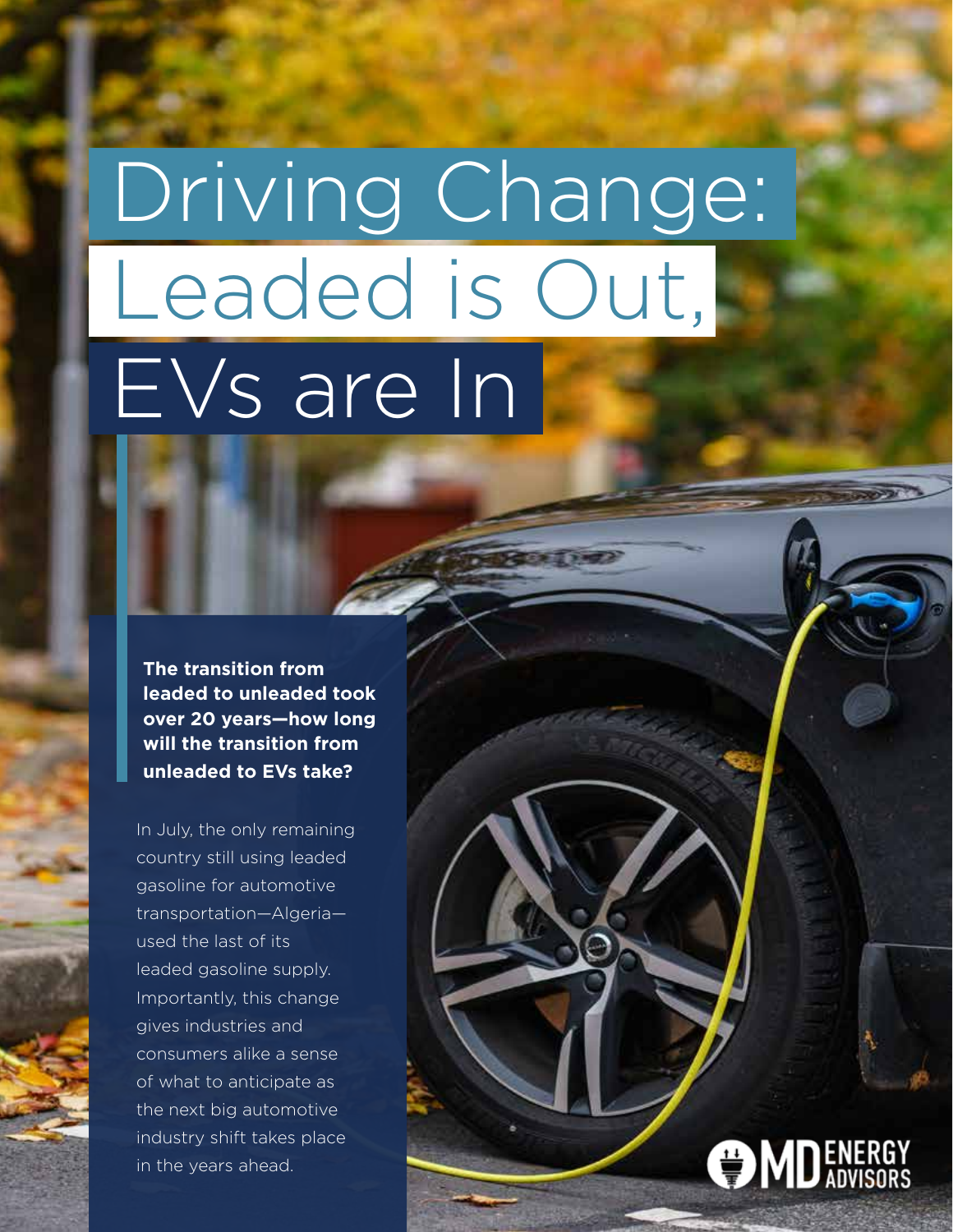

In the United States, leaded gasoline began to be phased out in the 1970s. The U.S. Environmental Protection Agency (EPA) began the process in 1973. This makes sense given what is widely known about the impacts of lead on public health. However, in the 1920s, despite knowledge that lead poisoning was a serious concern, lead was still introduced as a fuel additive.

**AF GASOLI** 

Researchers, including Thomas Midgley Jr. at General Motors, were in search of chemical additives to reduce engine knock and increase compression ratios; allowing cars to be more powerful. Ethyl alcohol was found to have this effect, but tetraethyl lead was used instead. The complete reason why remains a mystery, but may be because ethyl alcohol could not be patented, while tetraethyl, could.

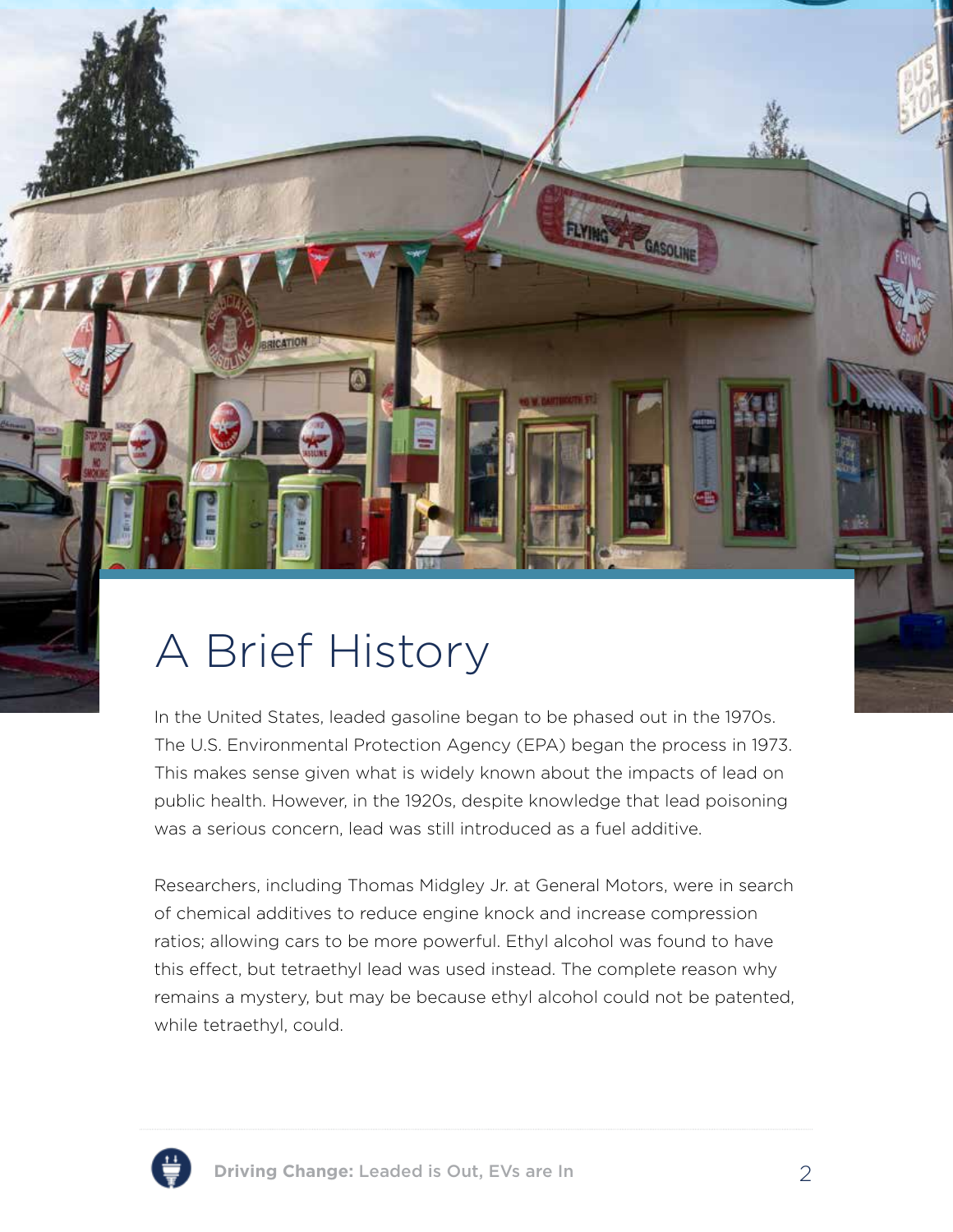Over the years there were many stories of lead poisoning, including one factory where 35 employees were hospitalized and five died—out of the total of 49 who worked there. According to the EPA, "Once in the body, lead distributes through the body and is accumulated in the bones. Depending on level of exposure, lead can adversely affect the nervous system, kidney function, immune system, reproductive and developmental systems, and the cardiovascular system."

Given these impacts, it's not surprising that momentum finally grew for a change.

Every \$1 spent to reduce emissions results in Americans receiving \$9 of benefits to public health and the environment.



Lead Content in Gasoline and Average Blood Lead Levels

EPA standards led to parallel decreases in lead content of gasoline and blood lead level of the average American.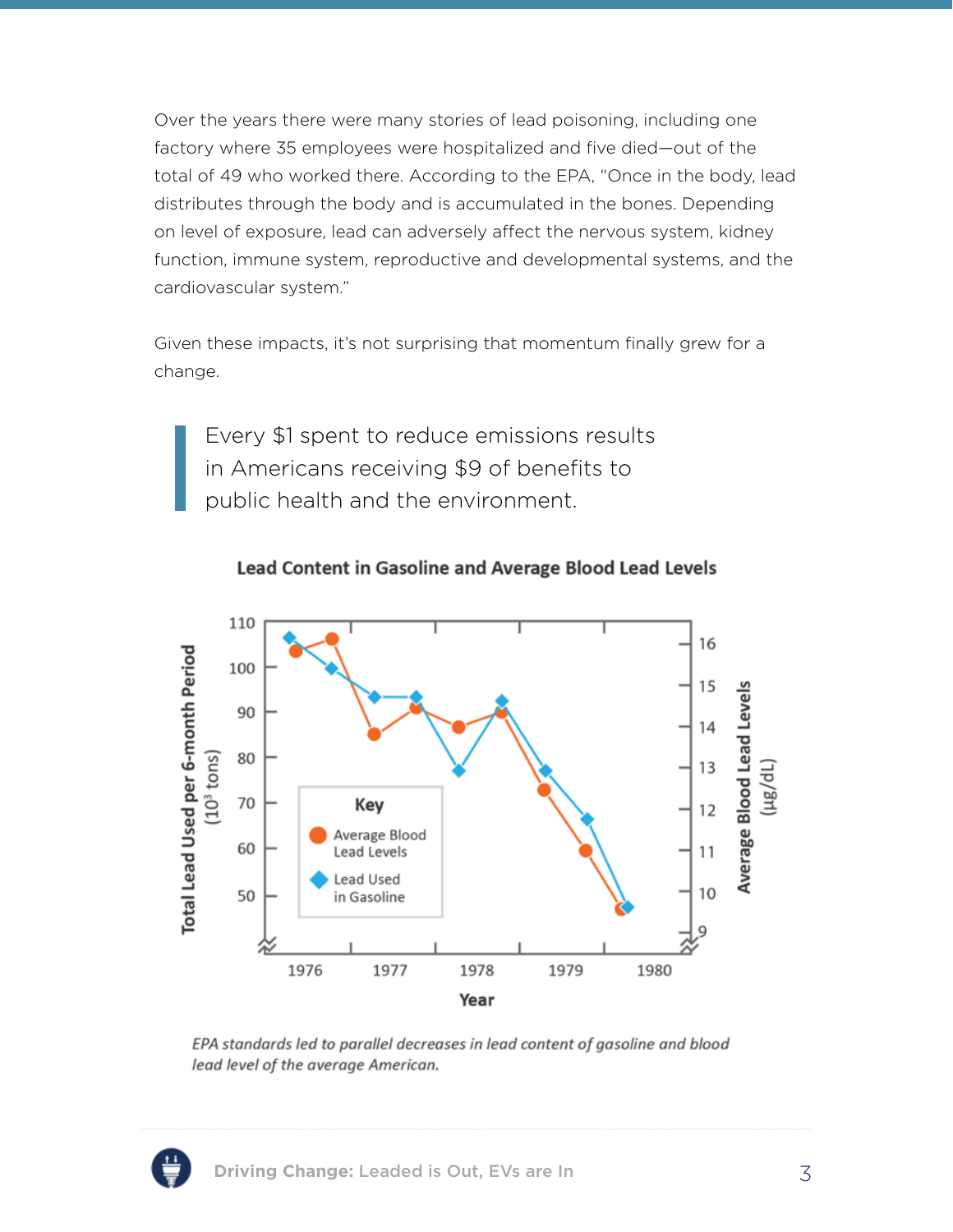

The transition from leaded to unleaded took over 20 years in the U.S. and was an incredible step forward for air quality and public health. According to the United Nations, the end of leaded fuel use prevents more than 1.2 million premature deaths per year.

Despite the fact that unleaded fuel was more expensive at first, as newer vehicles were designed to run without lead—and in fact would be damaged by it—the transition began to accelerate. Most gasoline was unleaded by the 1980s. Essentially, the regulations that required catalytic converters ended the use of leaded gasoline. But, it wasn't until the Clean Air Act of 1996 that it was officially banned. (It's still legal to use in piston aircraft, farm equipment and marine engines). As a result, between 1980 and 1999, the levels of lead in the **air decreased by 94%.** 

#### The transition from internal combustion engines (ICE) to electric vehicles (EVs) is the next important automotive transition—and it's happening now.

The air is much cleaner than it was in the 1970s, but there are still a number of air quality concerns with ICE vehicles. While most of the emissions are no longer visible due to complex emissions reduction systems on modern

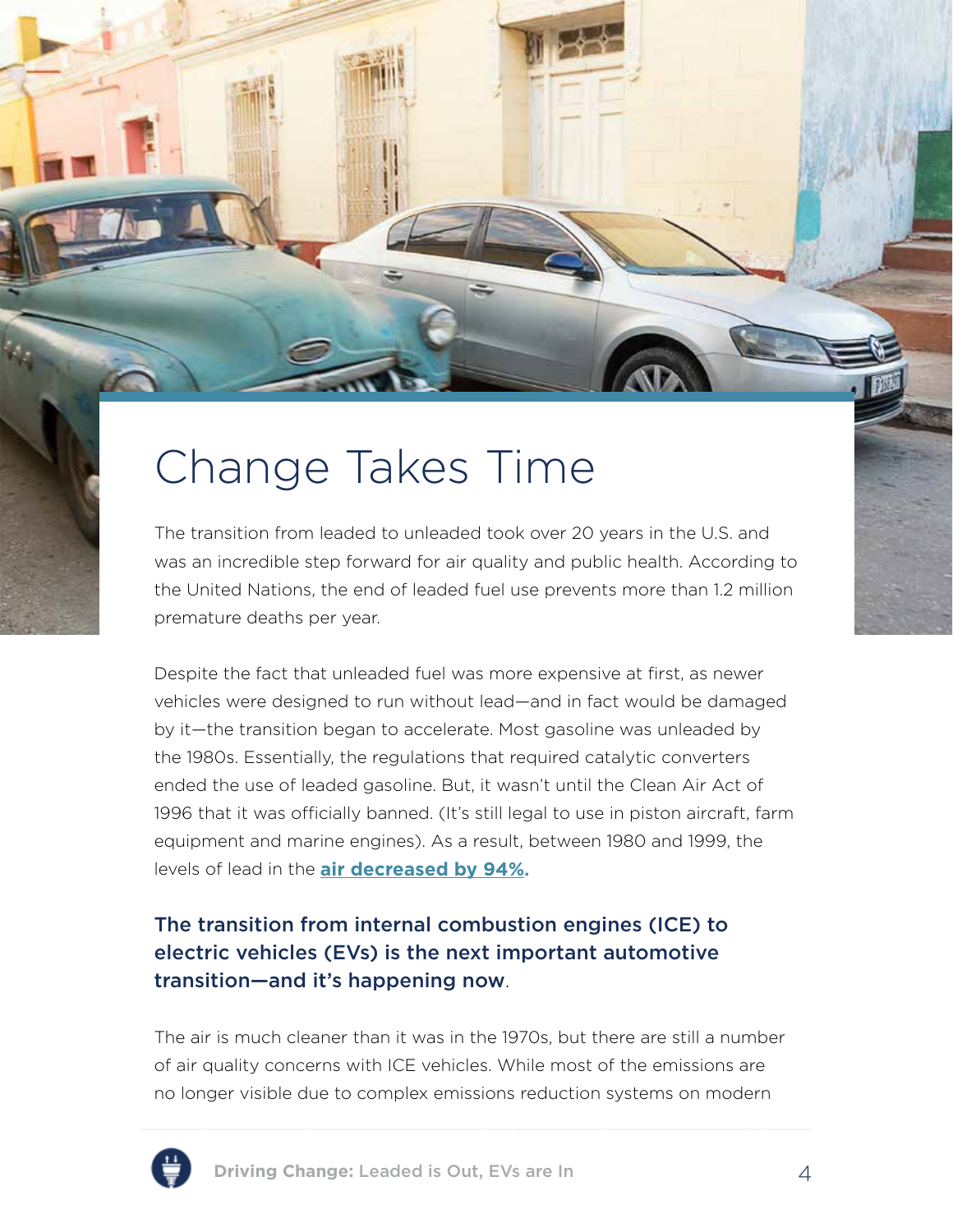vehicles, there are still a significant number of gases and particles emitted, including carbon dioxide, methane and nitrous oxide. However, fully electric vehicles, known as battery electric vehicles (BEVs) produce zero tail pipe emissions.

### The Now Generation of Automotive Change

**As of 2020, approximately 1.8 million EVs were registered in the U.S.**; more than three times as many as in 2016. Just as with the switch from leaded to unleaded gasoline, costs for EVs are currently higher. A new EV is still more expensive compared to a gasoline vehicle, but battery prices continue to fall and manufacturers continue to scale production of EVs, which will lower the cost. In fact, **Bloomberg estimates** that most EVs will reach price parity in 2025. New EVs are quickly being released, especially in the key U.S. segments of SUV's and pickup trucks. In fact, the first Rivian pickup, backed by Amazon and Ford, rolled off the assembly line on Sept. 14, 2021; beating the Tesla Cybertruck and the Ford F-150 Lighting to market.

In addition to new models, today's EV drivers are able to take advantage of the significant decrease in total cost of ownership. Typically electricity is less expensive than buying gas and maintenance costs are greatly reduced.



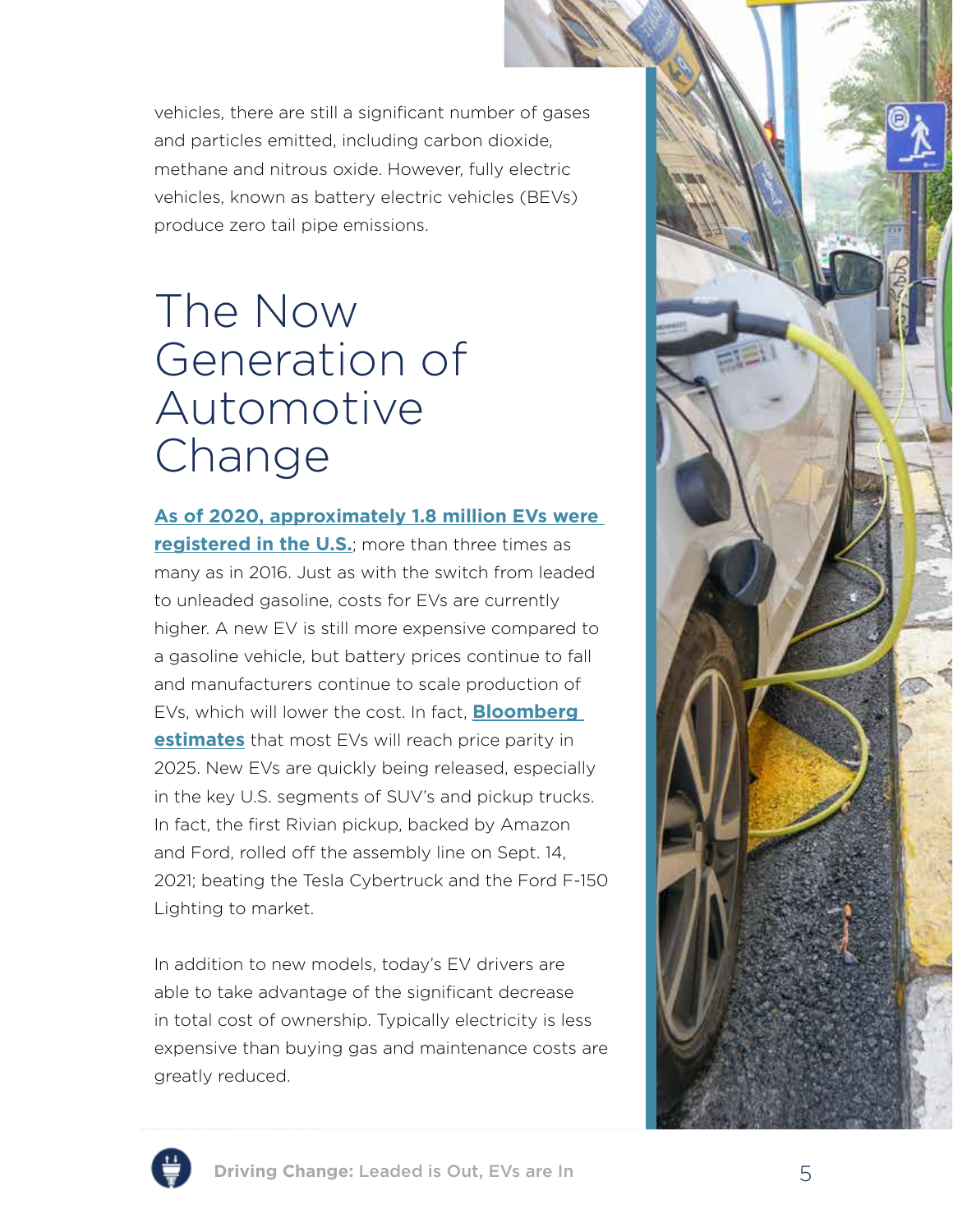After price, the most common question typically is, "what are the emissions from creating the electricity, which powers the car?" The answer to that depends on each driver's location. But, even in parts of the country with the "dirtiest" electric grids, EVs are still cleaner. Better still, they actually get cleaner over time as we continue to phase out coal production and move to other forms of energy generation, including renewables.

## How Long Will EV Adoption Take?

It's difficult to say how long it will take for EVs to dominate the market. Adoption rates will likely depend on the location. For example, Norway is leading the world and California is leading the U.S., but, many projections expect 30% to 40% of total new car sales in the U.S. will be electric by 2030. Importantly, it must be noted that the change from internal combustion engine vehicles to EVs is a much larger shift than from leaded to unleaded gasoline. It requires changes in consumer behavior that were not necessary when simply pumping a slightly different fuel.